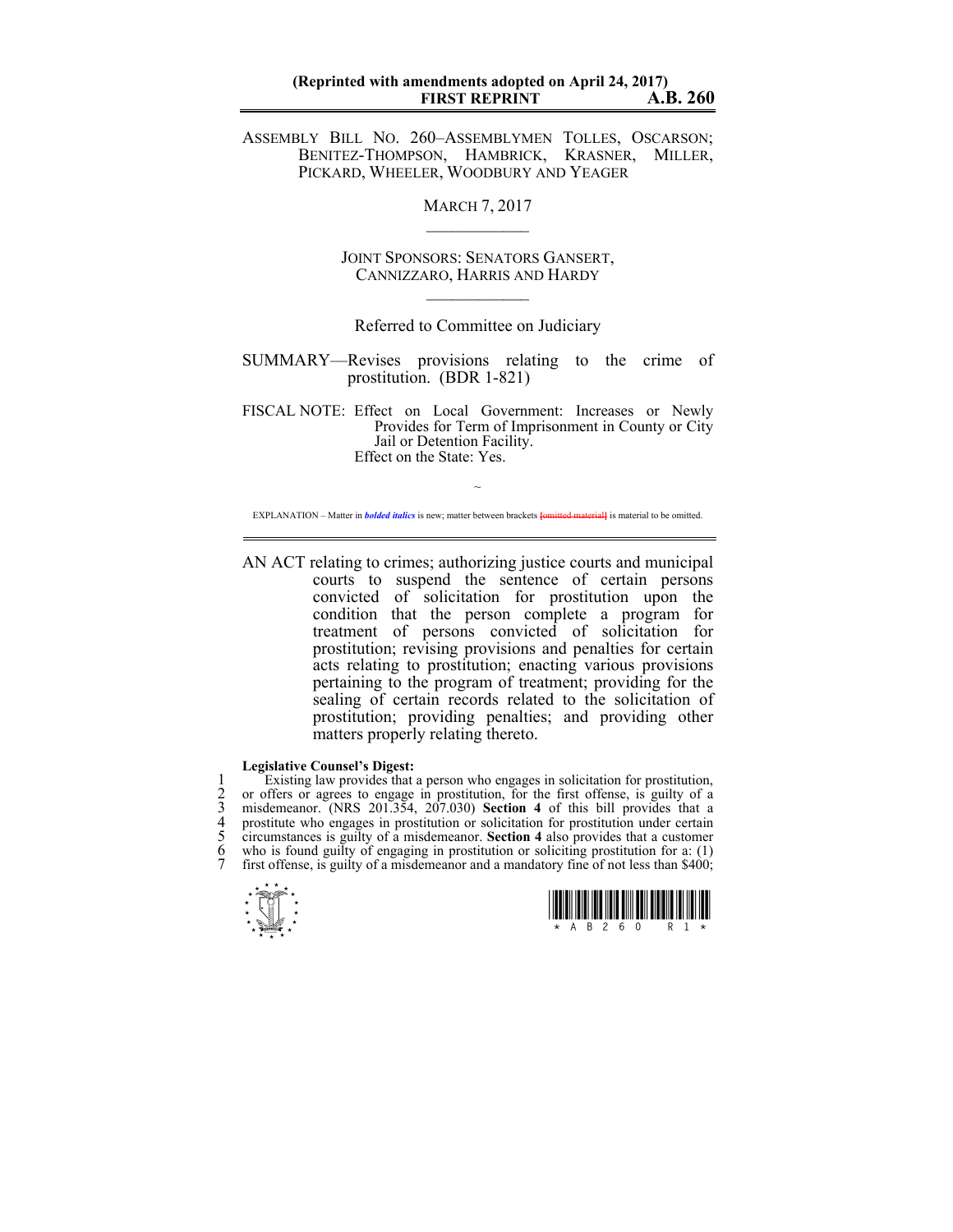8 (2) second offense, is guilty of a gross misdemeanor and a mandatory fine of not  $\frac{9}{2}$  less than \$800; and (3) third and subsequent offense is guilty of a gross 9 less than \$800; and (3) third and subsequent offense, is guilty of a gross 10 misdemeanor and a mandatory fine of not less than \$1.300. Section 4 additionally 10 misdemeanor and a mandatory fine of not less than \$1,300. **Section 4** additionally 11 requires the court to impose a civil penalty on a customer who is found guilty of 12 such an offense, and provides that the civil penalties collected be used only for: (1) 12 such an offense, and provides that the civil penalties collected be used only for: (1) enforcing certain crimes relating to solicitation for prostitution: and (2) programs of 13 enforcing certain crimes relating to solicitation for prostitution; and (2) programs of 14 treatment for persons who solicit prostitution which are certified by the Division of 15 Public and Behavioral Health of the Department of Health and Human Services. 15 Public and Behavioral Health of the Department of Health and Human Services.<br>16 Section 4 authorizes a court to suspend further proceedings of certain eligible 16 **Section 4** authorizes a court to suspend further proceedings of certain eligible 17 defendants, without entering a judgment of conviction, and to place the defendant 17 defendants, without entering a judgment of conviction, and to place the defendant 18 on probation with terms and conditions that include successful completion of the 18 on probation with terms and conditions that include successful completion of the program of treatment. **Section 4** additionally requires a court, under certain circumstances, to seal documents relating to a case involving a defendant who was assigned to a program of treatment for persons who solicit prostitution after the defendant is discharged.

19 program of treatment. **Section 4** additionally requires a court, under certain circumstances, to seal documents relating to a case involving a defendant who was assigned to a program of treatment for persons who solicit Existing law authorizes a justice of the peace or municipal judge to suspend the sentence of a person convicted of a misdemeanor that constitutes domestic violence upon the conditions that the person participate in certain programs for treatment and comply with any other condition ordered by the justice of the peace or municipal judge. (NRS 4.373, 5.055) **Sections 2 and 3** of this bill similarly authorize a justice of the peace or municipal judge to suspend the sentence of a 29 person who is convicted of a misdemeanor that constitutes solicitation for 30 prostitution on the condition that the person actively participates in a program for the treatment of persons who solicit prostitution and comply with any other 31 the treatment of persons who solicit prostitution and comply with any other conditions ordered by the iustice of the peace or municipal judge. 32 conditions ordered by the justice of the peace or municipal judge.

## THE PEOPLE OF THE STATE OF NEVADA, REPRESENTED IN SENATE AND ASSEMBLY, DO ENACT AS FOLLOWS:

- 1 **Section 1.** (Deleted by amendment.)
- **Sec. 2.** NRS 4.373 is hereby amended to read as follows:<br>4.373 1 Except as otherwise provided in **Japanesetic**

3 4.373 1. Except as otherwise provided in **[**subsection 2,**]** subsections 2 and 3, NRS 211A.127 or another specific statute, or 5 unless the suspension of a sentence is expressly forbidden, a justice 6 of the peace may suspend, for not more than 2 years, the sentence of 7 a person convicted of a misdemeanor. If the circumstances warrant, 8 the justice of the peace may order as a condition of suspension that 9 the offender:

10 (a) Make restitution to the owner of any property that is lost, 11 damaged or destroyed as a result of the commission of the offense;

12 (b) Engage in a program of community service, for not more 13 than 200 hours;

14 (c) Actively participate in a program of professional counseling 15 at the expense of the offender;

16 (d) Abstain from the use of alcohol and controlled substances;

17 (e) Refrain from engaging in any criminal activity;

18 (f) Engage or refrain from engaging in any other conduct 19 deemed appropriate by the justice of the peace;

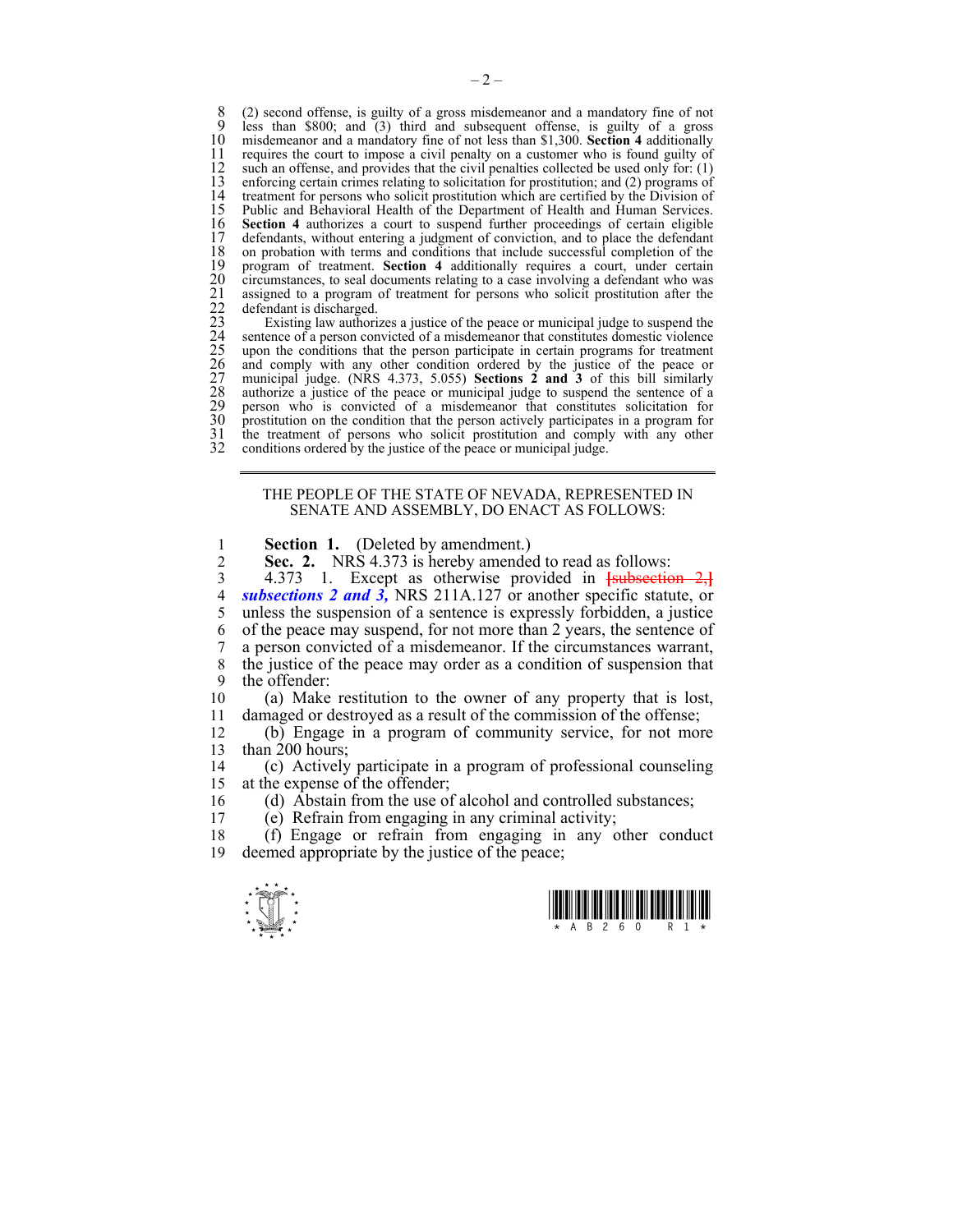1 (g) Submit to a search and seizure by the chief of a department 2 of alternative sentencing, an assistant alternative sentencing officer 3 or any other law enforcement officer at any time of the day or night 4 without a search warrant; and

5 (h) Submit to periodic tests to determine whether the offender is 6 using a controlled substance or consuming alcohol.

7 2. If a person is convicted of a misdemeanor that constitutes 8 domestic violence pursuant to NRS 33.018, the justice of the peace 9 may, after the person has served any mandatory minimum period of 10 confinement, suspend the remainder of the sentence of the person 11 for not more than 3 years upon the condition that the person actively 12 participate in:

13 (a) A program of treatment for the abuse of alcohol or drugs 14 which is certified by the Division of Public and Behavioral Health 15 of the Department of Health and Human Services;

16 (b) A program for the treatment of persons who commit 17 domestic violence that has been certified pursuant to NRS 228 470 domestic violence that has been certified pursuant to NRS 228.470; 18 or

19 (c) The programs set forth in paragraphs (a) and (b),

 $20 \rightarrow$  and that the person comply with any other condition of 21 suspension ordered by the justice of the peace.

22 3. *Except as otherwise provided in this subsection, if a person is convicted of a misdemeanor that constitutes solicitation for prostitution pursuant to NRS 201.354 or paragraph (b) of subsection 1 of NRS 207.030, the justice of the peace may suspend the sentence for not more than 2 years upon the condition that the*  27 *person:* 

*(a) Actively participate in a program for the treatment of persons who solicit prostitution which is certified by the Division of Public and Behavioral Health of the Department of Health and Human Services; and* 

32 *(b) Comply with any other condition of suspension ordered by*  33 *the justice of the peace.* 

¬ *The justice of the peace may not suspend the sentence of a person pursuant to this subsection if the person has previously participated in a program for the treatment of persons who solicit prostitution which is certified by the Division of Public and Behavioral Health of the Department of Health and Human Services.* 

40 *4.* The justice of the peace may order reports from a person 41 whose sentence is suspended at such times as the justice of the 42 peace deems appropriate concerning the compliance of the offender 43 with the conditions of suspension. If the offender complies with the 44 conditions of suspension to the satisfaction of the justice of the



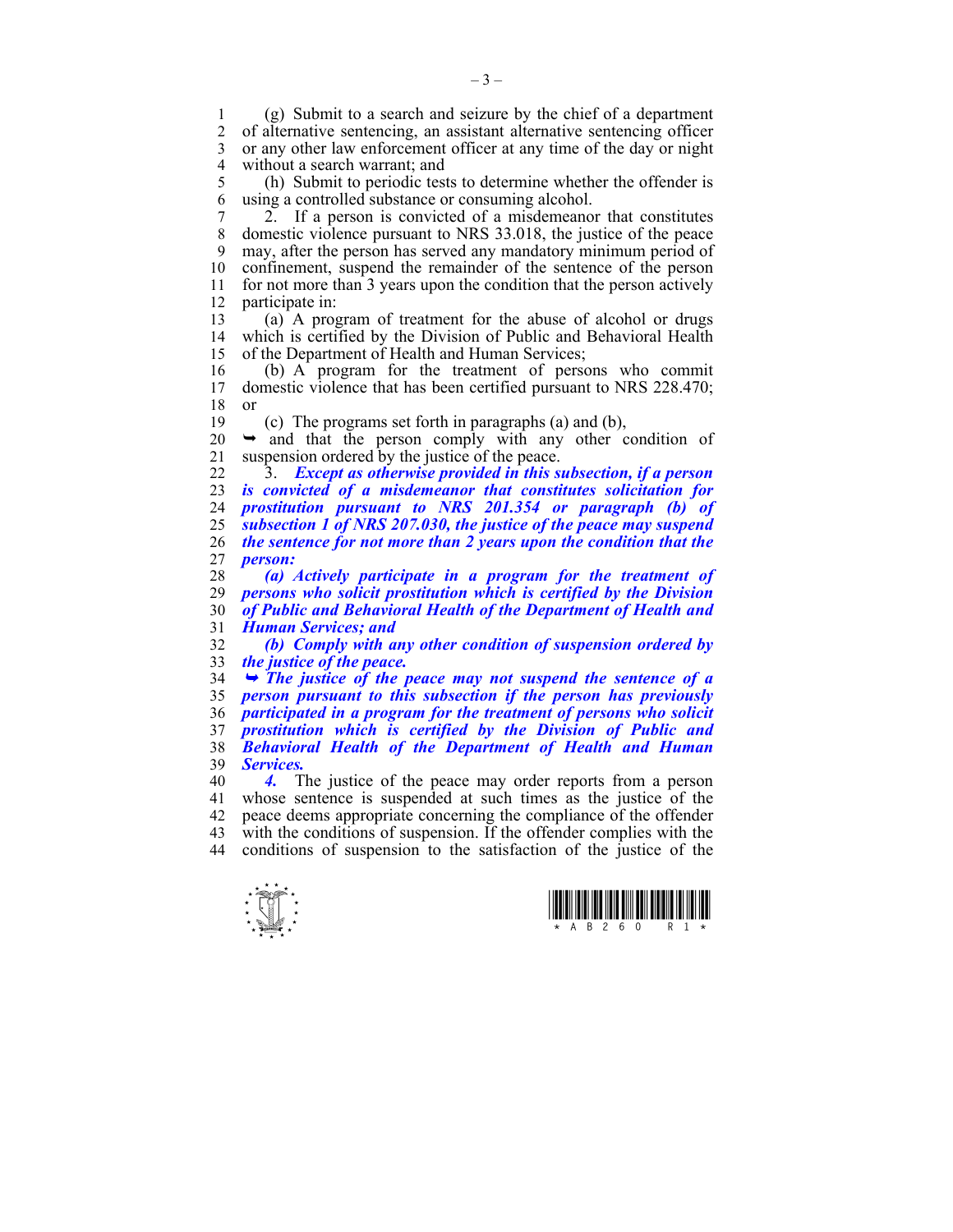1 peace, the sentence may be reduced to not less than the minimum<br>2 period of confinement established for the offense period of confinement established for the offense.

3 **[**4.**]** *5.* The justice of the peace may issue a warrant for the 4 arrest of an offender who violates or fails to fulfill a condition of suspension.

6 **Sec. 3.** NRS 5.055 is hereby amended to read as follows:

7 5.055 1. Except as otherwise provided in **[**subsection 2,**]** 8 *subsections 2 and 3,* NRS 211A.127 or another specific statute, or 9 unless the suspension of a sentence is expressly forbidden, a 10 municipal judge may suspend, for not more than 2 years, the 11 sentence of a person convicted of a misdemeanor. If the 12 circumstances warrant, the municipal judge may order as a 13 condition of suspension that the offender:

14 (a) Make restitution to the owner of any property that is lost, 15 damaged or destroyed as a result of the commission of the offense;

16 (b) Engage in a program of community service, for not more than  $200$  hours;

18 (c) Actively participate in a program of professional counseling 19 at the expense of the offender;

20 (d) Abstain from the use of alcohol and controlled substances;

21 (e) Refrain from engaging in any criminal activity;

22 (f) Engage or refrain from engaging in any other conduct 23 deemed appropriate by the municipal judge;

24 (g) Submit to a search and seizure by the chief of a department 25 of alternative sentencing, an assistant alternative sentencing officer 26 or any other law enforcement officer at any time of the day or night 27 without a search warrant; and

28 (h) Submit to periodic tests to determine whether the offender is using any controlled substance or alcohol. using any controlled substance or alcohol.

30 2. If a person is convicted of a misdemeanor that constitutes 31 domestic violence pursuant to NRS 33.018, the municipal judge 32 may, after the person has served any mandatory minimum period of 33 confinement, suspend the remainder of the sentence of the person 34 for not more than 3 years upon the condition that the person actively 35 participate in:

36 (a) A program of treatment for the abuse of alcohol or drugs 37 which is certified by the Division of Public and Behavioral Health 38 of the Department of Health and Human Services;

39 (b) A program for the treatment of persons who commit 40 domestic violence that has been certified pursuant to NRS 228.470; 41 or

42 (c) The programs set forth in paragraphs (a) and (b),

 $43 \rightarrow$  and that the person comply with any other condition of 44 suspension ordered by the municipal judge.



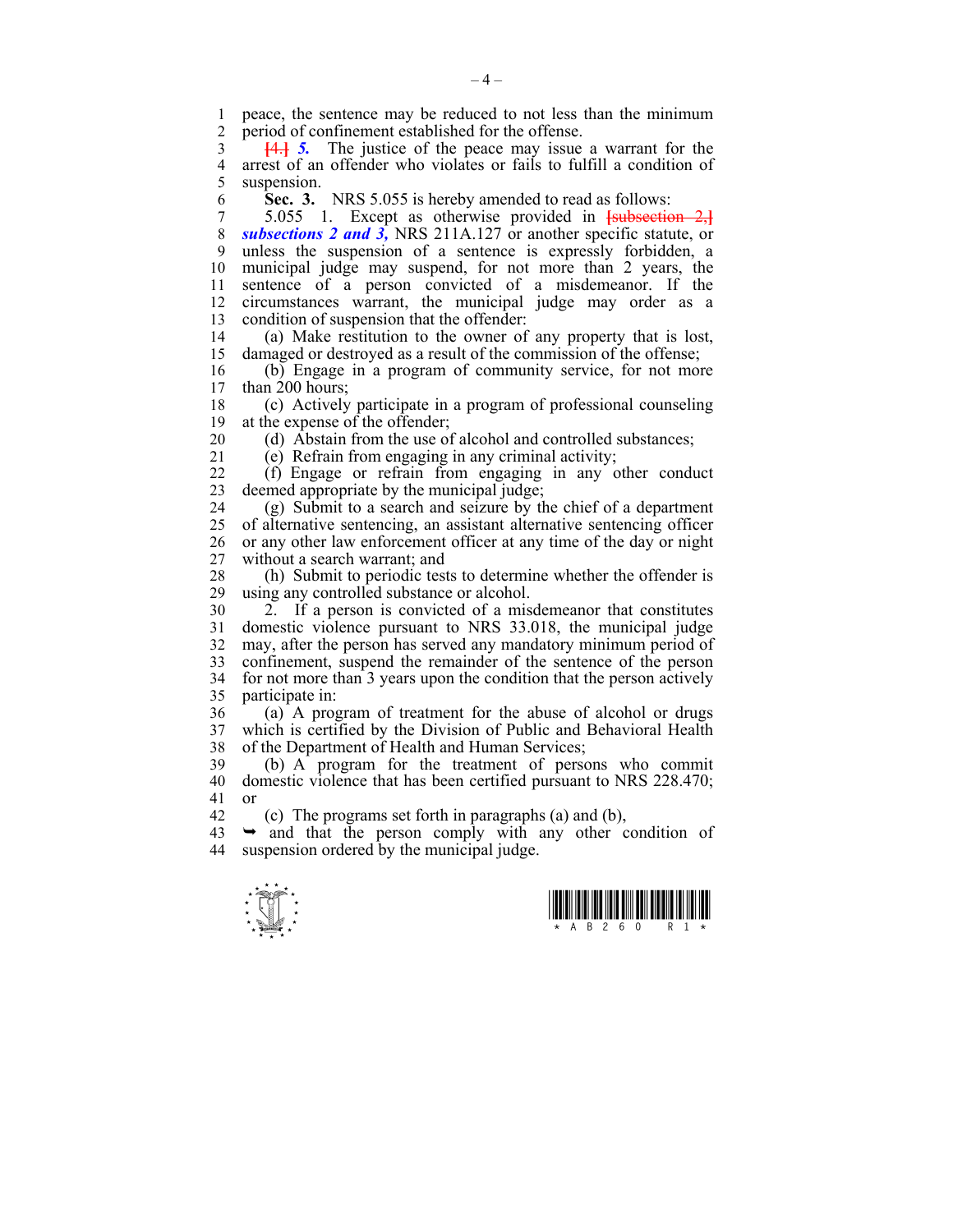1 3. *Except as otherwise provided in this subsection, if a person is convicted of a misdemeanor that constitutes solicitation for prostitution pursuant to NRS 201.354 or paragraph (b) of subsection 1 of NRS 207.030, the municipal judge may suspend the sentence for not more than 2 years upon the condition that the*  6 *person:* 

*(a) Actively participate in a program for the treatment of persons who solicit prostitution which is certified by the Division of Public and Behavioral Health of the Department of Health and Human Services; and* 

11 *(b) Comply with any other condition of suspension ordered by*  12 *the municipal judge.* 

¬ *The municipal judge may not suspend the sentence of a person pursuant to this subsection if the person has previously participated in a program for the treatment of persons who solicit prostitution which is certified by the Division of Public and Behavioral Health of the Department of Health and Human Services.* 

19 *4.* The municipal judge may order reports from a person whose 20 sentence is suspended at such times as the municipal judge deems 21 appropriate concerning the compliance of the offender with the 22 conditions of suspension. If the offender complies with the 23 conditions of suspension to the satisfaction of the municipal judge, 24 the sentence may be reduced to not less than the minimum period of 25 confinement established for the offense.

26 **[**4.**]** *5.* The municipal judge may issue a warrant for the arrest 27 of an offender who violates or fails to fulfill a condition of 28 suspension.

29 **Sec. 3.2.** NRS 179.245 is hereby amended to read as follows:

30 179.245 1. Except as otherwise provided in subsection 5 and 31 NRS 176A.265, 176A.295, 179.259, *201.354,* 453.3365 and 32 458.330, a person may petition the court in which the person was 33 convicted for the sealing of all records relating to a conviction of:

34 (a) A category A or B felony after 15 years from the date of 35 release from actual custody or discharge from parole or probation, 36 whichever occurs later;

37 (b) A category C or D felony after 12 years from the date of 38 release from actual custody or discharge from parole or probation, 39 whichever occurs later;

40 (c) A category E felony after 7 years from the date of release 41 from actual custody or discharge from parole or probation, 42 whichever occurs later;

43 (d) Except as otherwise provided in paragraph (e), any gross 44 misdemeanor after 5 years from the date of release from actual 45 custody or discharge from probation, whichever occurs later;



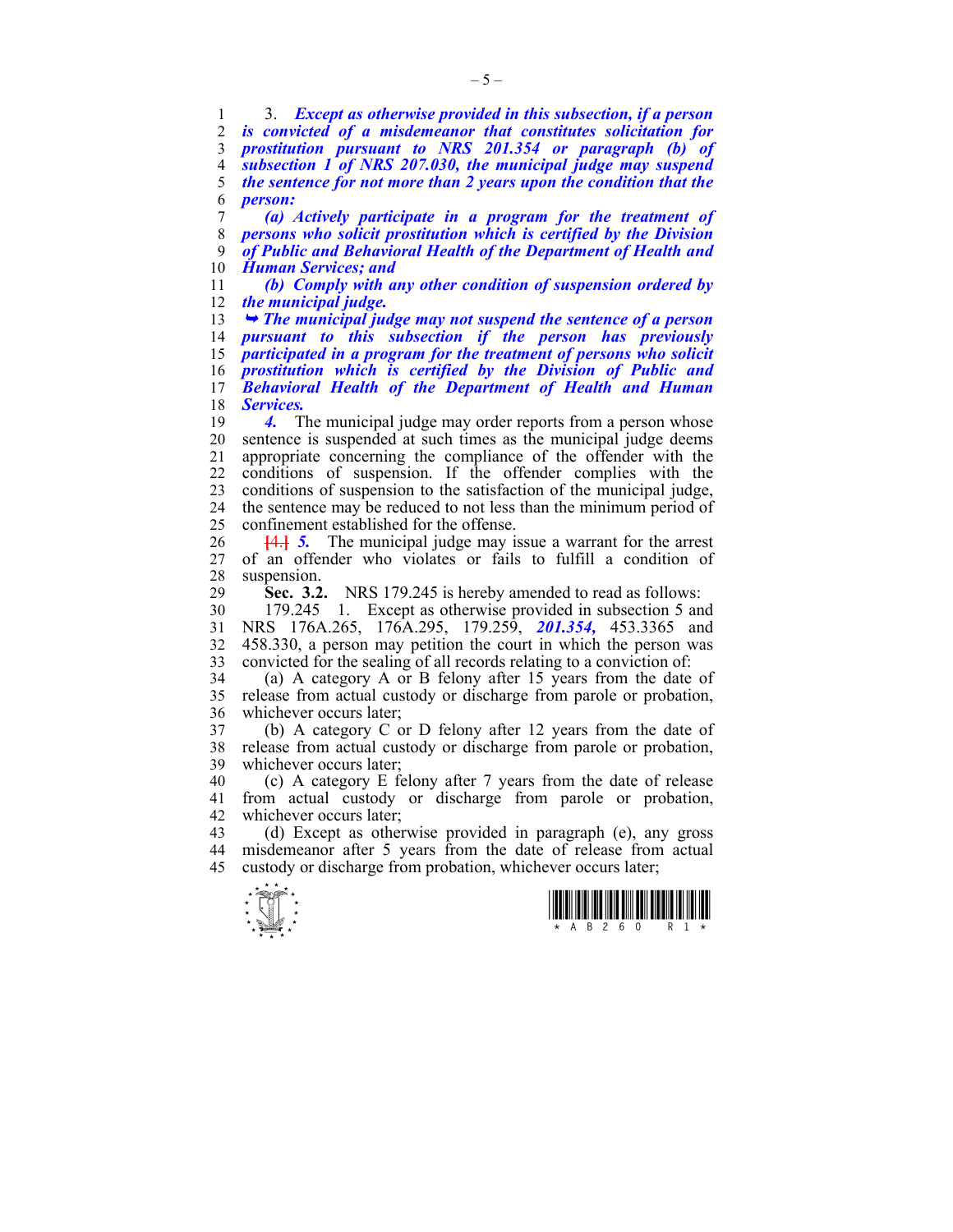1 (e) A violation of NRS 422.540 to 422.570, inclusive, other than 2 a felony, a violation of NRS 484C.110 or 484C.120 other than a 3 felony, or a battery which constitutes domestic violence pursuant to 4 NRS 33.018 other than a felony, after 7 years from the date of 5 release from actual custody or from the date when the person is no 6 longer under a suspended sentence, whichever occurs later; or

7 (f) Any other misdemeanor after 2 years from the date of release 8 from actual custody or from the date when the person is no longer 9 under a suspended sentence, whichever occurs later.

10 2. A petition filed pursuant to subsection 1 must:

11 (a) Be accompanied by the petitioner's current, verified records 12 received from:

13 (1) The Central Repository for Nevada Records of Criminal 14 History; and

15 (2) All agencies of criminal justice which maintain such 16 records within the city or county in which the conviction was 17 entered entered:

18 (b) If the petition references NRS 453.3365 or 458.330, include 19 a certificate of acknowledgment or the disposition of the 20 proceedings for the records to be sealed from all agencies of 21 criminal justice which maintain such records;

22 (c) Include a list of any other public or private agency, company, 23 official or other custodian of records that is reasonably known to the 24 petitioner to have possession of records of the conviction and to 25 whom the order to seal records, if issued, will be directed; and

26 (d) Include information that, to the best knowledge and belief of 27 the petitioner, accurately and completely identifies the records to be 28 sealed, including, without limitation, the:<br>29 (1) Date of birth of the petitioner:

 $(1)$  Date of birth of the petitioner;

30 (2) Specific conviction to which the records to be sealed 31 pertain; and

32 (3) Date of arrest relating to the specific conviction to which 33 the records to be sealed pertain.

34 3. Upon receiving a petition pursuant to this section, the court 35 shall notify the law enforcement agency that arrested the petitioner 36 for the crime and the prosecuting attorney, including, without 37 limitation, the Attorney General, who prosecuted the petitioner for 38 the crime. The prosecuting attorney and any person having relevant 39 evidence may testify and present evidence at the hearing on the 40 petition.

41 4. If, after the hearing, the court finds that, in the period 42 prescribed in subsection 1, the petitioner has not been charged with 43 any offense for which the charges are pending or convicted of any 44 offense, except for minor moving or standing traffic violations, the 45 court may order sealed all records of the conviction which are in the



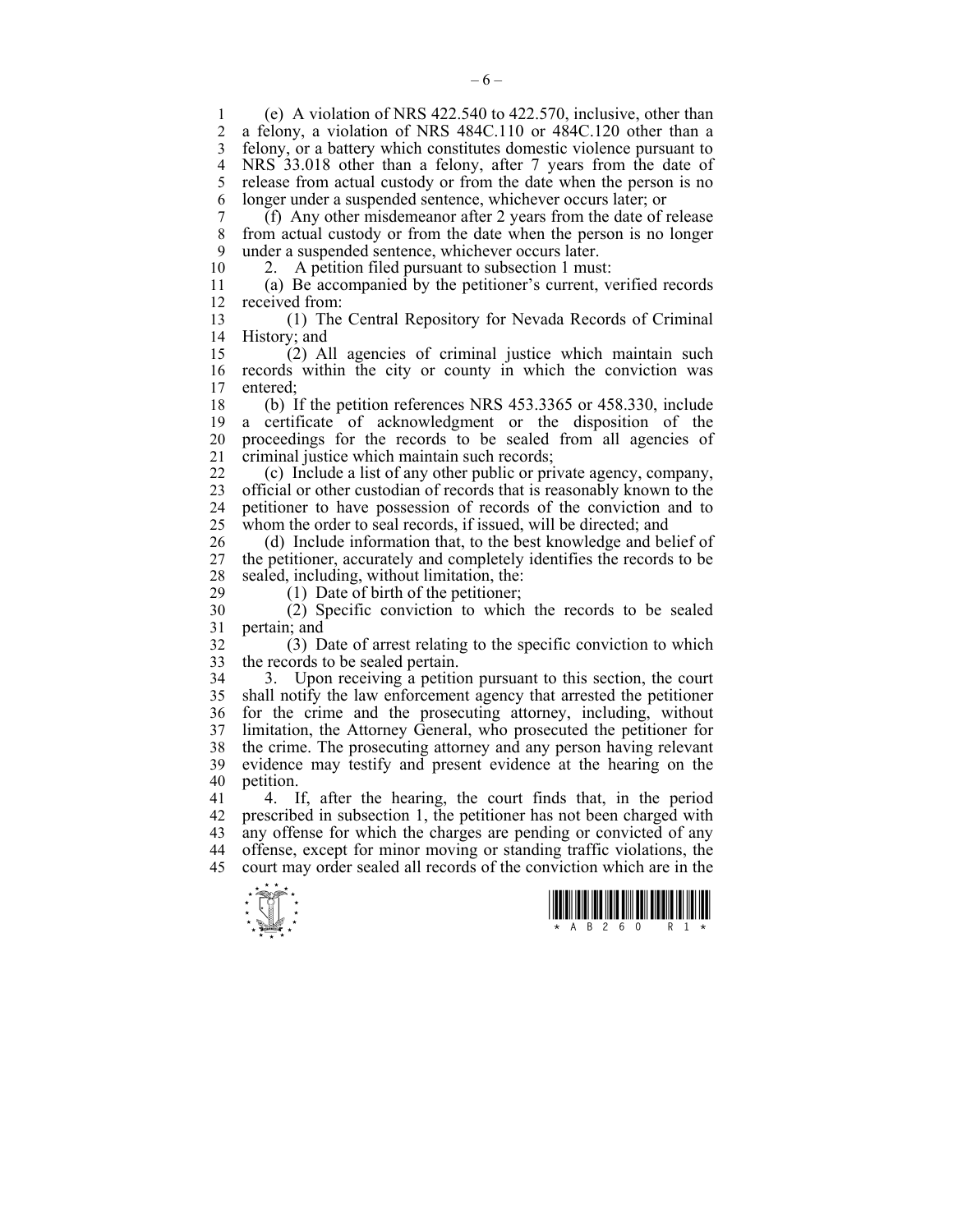1 custody of any agency of criminal justice or any public or private 2 agency, company, official or other custodian of records in the State 3 of Nevada, and may also order all such records of the petitioner 4 returned to the file of the court where the proceeding was 5 commenced from, including, without limitation, the Federal Bureau 6 of Investigation, the California Bureau of Criminal Identification 7 and Information and all other agencies of criminal justice which 8 maintain such records and which are reasonably known by either the 9 petitioner or the court to have possession of such records.

10 5. A person may not petition the court to seal records relating 11 to a conviction of:

12 (a) A crime against a child;

13 (b) A sexual offense;

14 (c) A violation of NRS 484C.110 or 484C.120 that is punishable 15 as a felony pursuant to paragraph (c) of subsection 1 of 16 NRS 484C.400;

17 (d) A violation of NRS 484C.430;

18 (e) A homicide resulting from driving or being in actual physical 19 control of a vehicle while under the influence of intoxicating liquor 20 or a controlled substance or resulting from any other conduct 21 prohibited by NRS 484C.110, 484C.130 or 484C.430;

22 (f) A violation of NRS 488.410 that is punishable as a felony 23 pursuant to NRS 488.427; or

24 (g) A violation of NRS 488.420 or 488.425.

25 6. If the court grants a petition for the sealing of records 26 pursuant to this section, upon the request of the person whose 27 records are sealed, the court may order sealed all records of the civil 28 proceeding in which the records were sealed.<br>29  $\frac{7}{2}$  As used in this section:

7. As used in this section:

30 (a) "Crime against a child" has the meaning ascribed to it in 31 NRS 179D.0357.

32 (b) "Sexual offense" means:

33 (1) Murder of the first degree committed in the perpetration 34 or attempted perpetration of sexual assault or of sexual abuse or 35 sexual molestation of a child less than 14 years of age pursuant to 36 paragraph (b) of subsection 1 of NRS 200.030.

37 (2) Sexual assault pursuant to NRS 200.366.

38 (3) Statutory sexual seduction pursuant to NRS 200.368, if 39 punishable as a felony.

40 (4) Battery with intent to commit sexual assault pursuant to 41 NRS 200.400.

42 (5) An offense involving the administration of a drug to 43 another person with the intent to enable or assist the commission of 44 a felony pursuant to NRS 200.405, if the felony is an offense listed 45 in this paragraph.



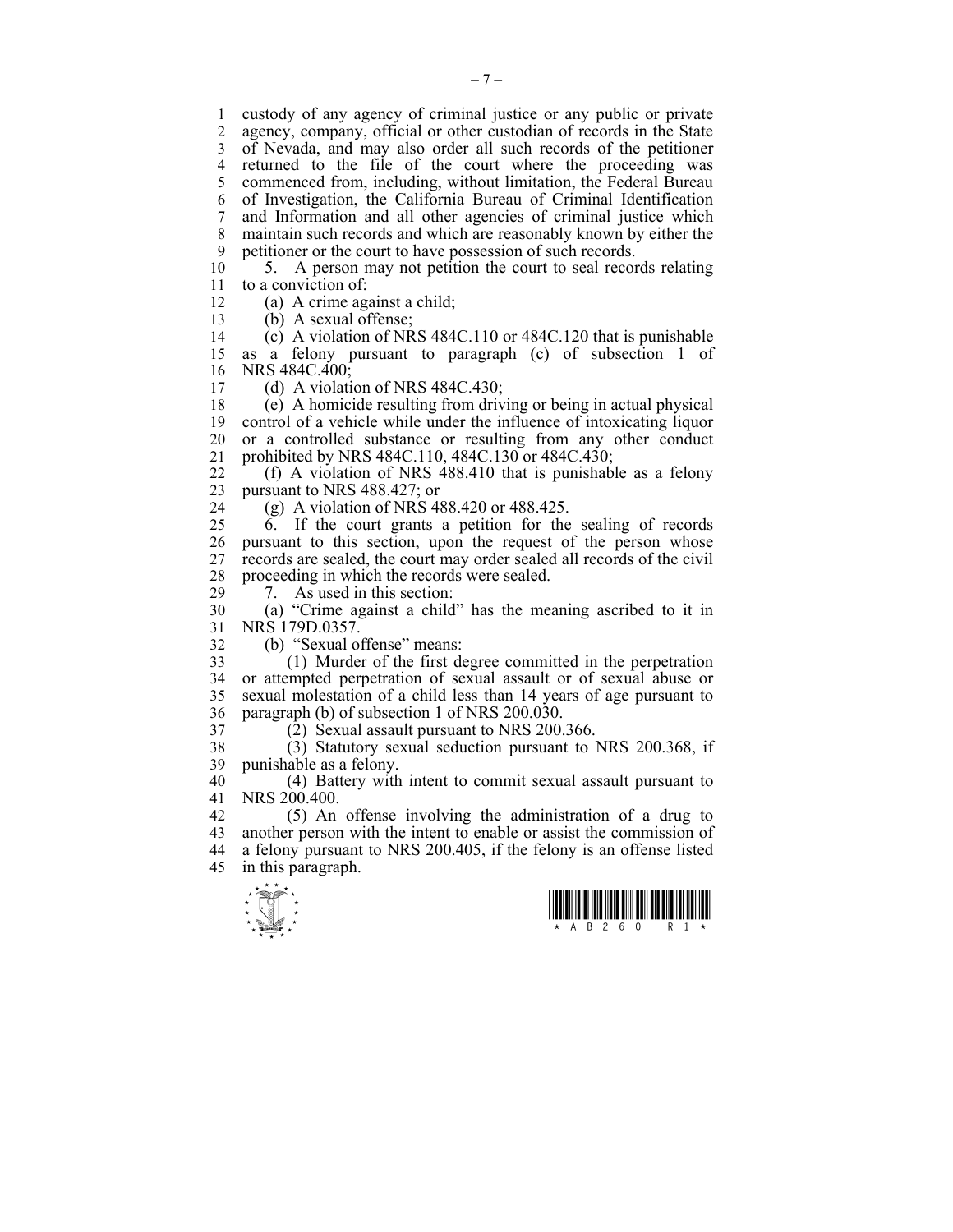1 (6) An offense involving the administration of a controlled substance to another person with the intent to enable or assist the 3 commission of a crime of violence pursuant to NRS 200.408, if the 4 crime of violence is an offense listed in this paragraph.<br>5 (7) Abuse of a child pursuant to NRS 200.508  $(7)$  Abuse of a child pursuant to NRS 200.508, if the abuse 6 involved sexual abuse or sexual exploitation. 7 (8) An offense involving pornography and a minor pursuant to NRS 200.710 to 200.730, inclusive. 9 (9) Incest pursuant to NRS 201.180.<br>10 (10) Open or gross lewdness pursu  $(10)$  Open or gross lewdness pursuant to NRS 201.210, if 11 punishable as a felony. 12 (11) Indecent or obscene exposure pursuant to NRS 201.220, 13 if punishable as a felony. 14 (12) Lewdness with a child pursuant to NRS 201.230. 15 (13) Sexual penetration of a dead human body pursuant to 16 NRS 201.450. 17 (14) Sexual conduct between certain employees of a school 18 or volunteers at a school and a pupil pursuant to NRS 201.540. 19 (15) Sexual conduct between certain employees of a college 20 or university and a student pursuant to NRS 201.550. 21 (16) Luring a child or a person with mental illness pursuant 22 to NRS 201.560, if punishable as a felony. 23 (17) An attempt to commit an offense listed in this 24 paragraph. 25 **Sec. 3.4.** NRS 179.275 is hereby amended to read as follows: 26 179.275 Where the court orders the sealing of a record 27 pursuant to NRS 176A.265, 176A.295, 179.245, 179.255, 179.259, 28 *201.354,* 453.3365 or 458.330, a copy of the order must be sent to: 29 1. The Central Repository for Nevada Records of Criminal 30 History; and 31 2. Each agency of criminal justice and each public or private 32 company, agency, official or other custodian of records named in 33 the order, and that person shall seal the records in his or her custody 34 which relate to the matters contained in the order, shall advise the 35 court of compliance and shall then seal the order. 36 **Sec. 3.6.** NRS 179.285 is hereby amended to read as follows: 37 179.285 Except as otherwise provided in NRS 179.301: 38 1. If the court orders a record sealed pursuant to NRS 39 176A.265, 176A.295, 179.245, 179.255, 179.259, *201.354,*  40 453.3365 or 458.330: 41 (a) All proceedings recounted in the record are deemed never to 42 have occurred, and the person to whom the order pertains may 43 properly answer accordingly to any inquiry, including, without 44 limitation, an inquiry relating to an application for employment, 45 concerning the arrest, conviction, dismissal or acquittal and the



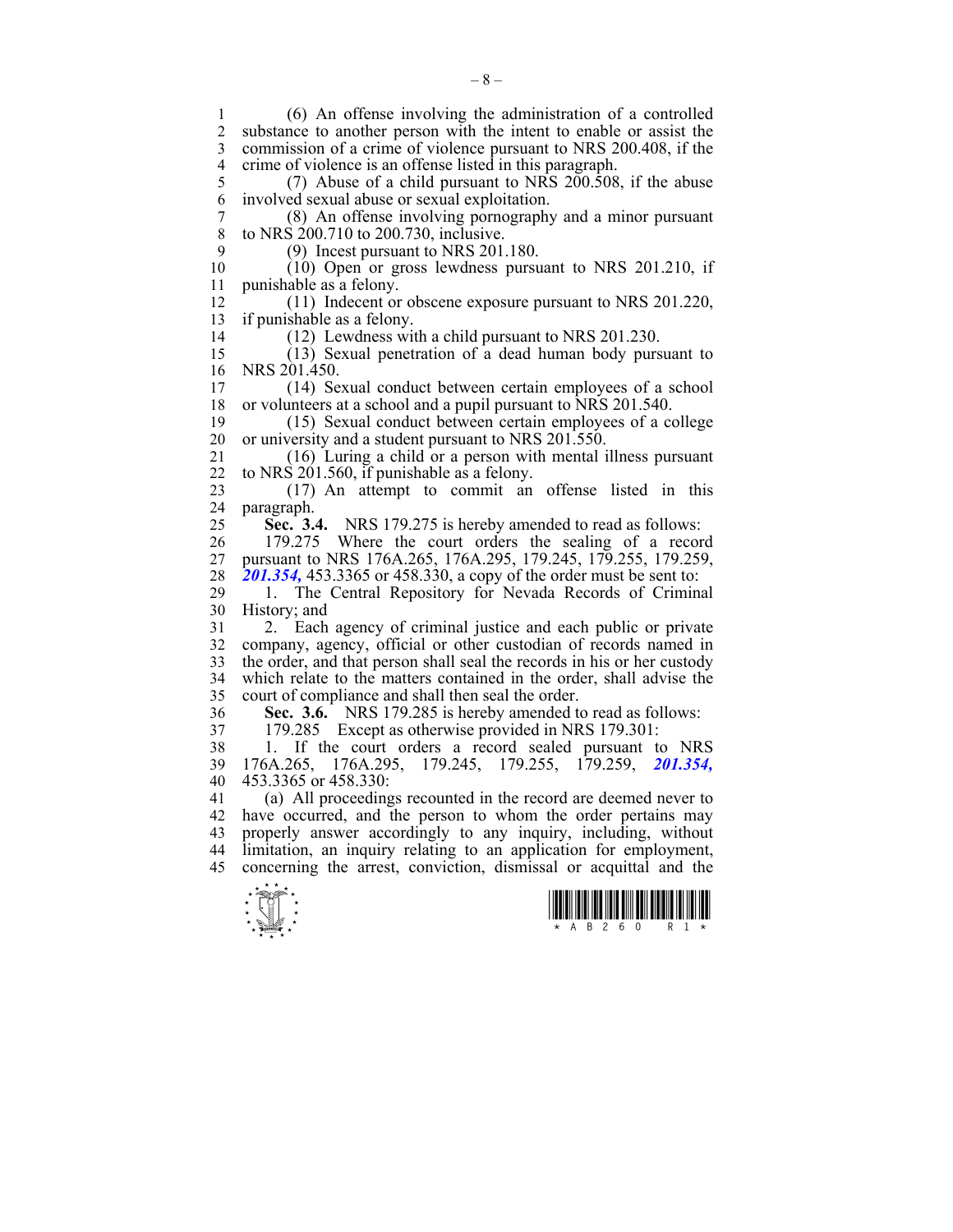1 events and proceedings relating to the arrest, conviction, dismissal or acquittal.

3 (b) The person is immediately restored to the following civil 4 rights if the person's civil rights previously have not been restored:<br>5 (1) The right to vote:  $(1)$  The right to vote;

6 (2) The right to hold office; and

 $\begin{array}{cc} 7 & (3) \end{array}$  The right to serve on a jury.<br>8  $\begin{array}{cc} 2 & \text{Upon the scaling of the person} \end{array}$ 

2. Upon the sealing of the person's records, a person who is 9 restored to his or her civil rights pursuant to subsection 1 must be 10 given:

11 (a) An official document which demonstrates that the person has 12 been restored to the civil rights set forth in paragraph (b) of 13 subsection 1; and

14 (b) A written notice informing the person that he or she has not 15 been restored to the right to bear arms, unless the person has 16 received a pardon and the pardon does not restrict his or her right to 17 bear arms bear arms.

18 3. A person who has had his or her records sealed in this State 19 or any other state and whose official documentation of the 20 restoration of civil rights is lost, damaged or destroyed may file a 21 written request with a court of competent jurisdiction to restore his 22 or her civil rights pursuant to this section. Upon verification that the 23 person has had his or her records sealed, the court shall issue an 24 order restoring the person to the civil rights to vote, to hold office 25 and to serve on a jury. A person must not be required to pay a fee to 26 receive such an order.

27 4. A person who has had his or her records sealed in this State 28 or any other state may present official documentation that the person<br>29 has been restored to his or her civil rights or a court order restoring has been restored to his or her civil rights or a court order restoring 30 civil rights as proof that the person has been restored to the right to 31 vote, to hold office and to serve as a juror.

32 **Sec. 3.8.** NRS 179.295 is hereby amended to read as follows:

33 179.295 1. The person who is the subject of the records that 34 are sealed pursuant to NRS 176A.265, 176A.295, 179.245, 179.255, 35 179.259, *201.354,* 453.3365 or 458.330 may petition the court that 36 ordered the records sealed to permit inspection of the records by a 37 person named in the petition, and the court may order such 38 inspection. Except as otherwise provided in this section, subsection 39 8 of NRS 179.255 and NRS 179.259 and 179.301, the court may not 40 order the inspection of the records under any other circumstances.

41 2. If a person has been arrested, the charges have been 42 dismissed and the records of the arrest have been sealed, the court 43 may order the inspection of the records by a prosecuting attorney 44 upon a showing that as a result of newly discovered evidence, the 45 person has been arrested for the same or a similar offense and that



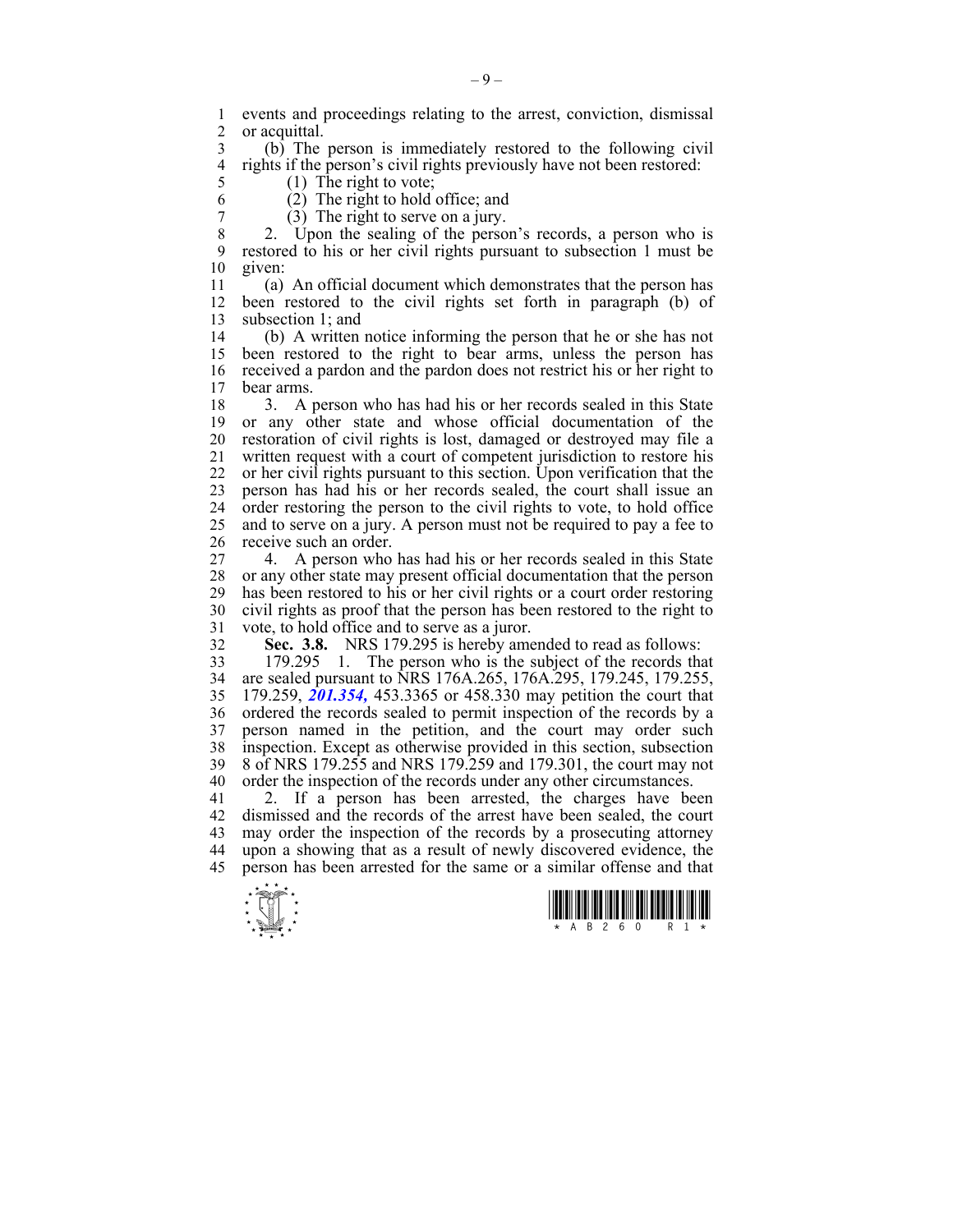1 there is sufficient evidence reasonably to conclude that the person<br>2 will stand trial for the offense will stand trial for the offense.

3 3. The court may, upon the application of a prosecuting 4 attorney or an attorney representing a defendant in a criminal action,<br>5 order an inspection of such records for the purpose of obtaining order an inspection of such records for the purpose of obtaining 6 information relating to persons who were involved in the incident 7 recorded.

8 4. This section does not prohibit a court from considering a 9 conviction for which records have been sealed pursuant to NRS 10 176A.265, 176A.295, 179.245, 179.255, 179.259, 201.354, 11 453.3365 or 458.330 in determining whether to grant a petition 12 pursuant to NRS 176A.265, 176A.295, 179.245, 179.255, 179.259, 13 453.3365 or 458.330 for a conviction of another offense.

14 **Sec. 4.** NRS 201.354 is hereby amended to read as follows:

15 201.354 1. It is unlawful for any person to engage in 16 prostitution or solicitation therefor, except in a licensed house of 17 prostitution.

18 2. **[**Except as otherwise provided in subsection 3, a person**]** *A*  19 *prostitute* who violates subsection 1 is guilty of a misdemeanor.

20 3. *Except as otherwise provided in subsection 5, a customer*  21 *who violates subsection 1:* 

22 *(a) For a first offense, is guilty of a misdemeanor and shall be*  23 *punished as provided in NRS 193.150, and by a fine of not less*  24 *than \$400.* 

25 *(b) For a second offense, is guilty of a gross misdemeanor and*  26 *shall be punished as provided in NRS 193.140, and by a fine of not*  27 *less than \$800.* 

28 *(c) For a third or subsequent offense, is guilty of a gross*  29 *misdemeanor and shall be punished as provided in NRS 193.140,*  30 *and by a fine of not less than \$1,300.* 

*4. In addition to any other penalty imposed, the court shall order a person who violates subsection 3 to pay a civil penalty of not less than \$200 per offense. The civil penalty must be paid to the district attorney or city attorney of the jurisdiction in which the violation occurred. If the civil penalty imposed pursuant to this subsection:* 

*(a) Is not within the person's present ability to pay, in lieu of paying the penalty, the court may allow the person to perform community service for a reasonable number of hours, the value of which would be commensurate with the civil penalty.* 

*(b) Is not entirely within the person's present ability to pay, in lieu of paying the entire civil penalty, the court may allow the person to perform community service for a reasonable number of hours, the value of which would be commensurate with the amount of the reduction of the civil penalty.* 



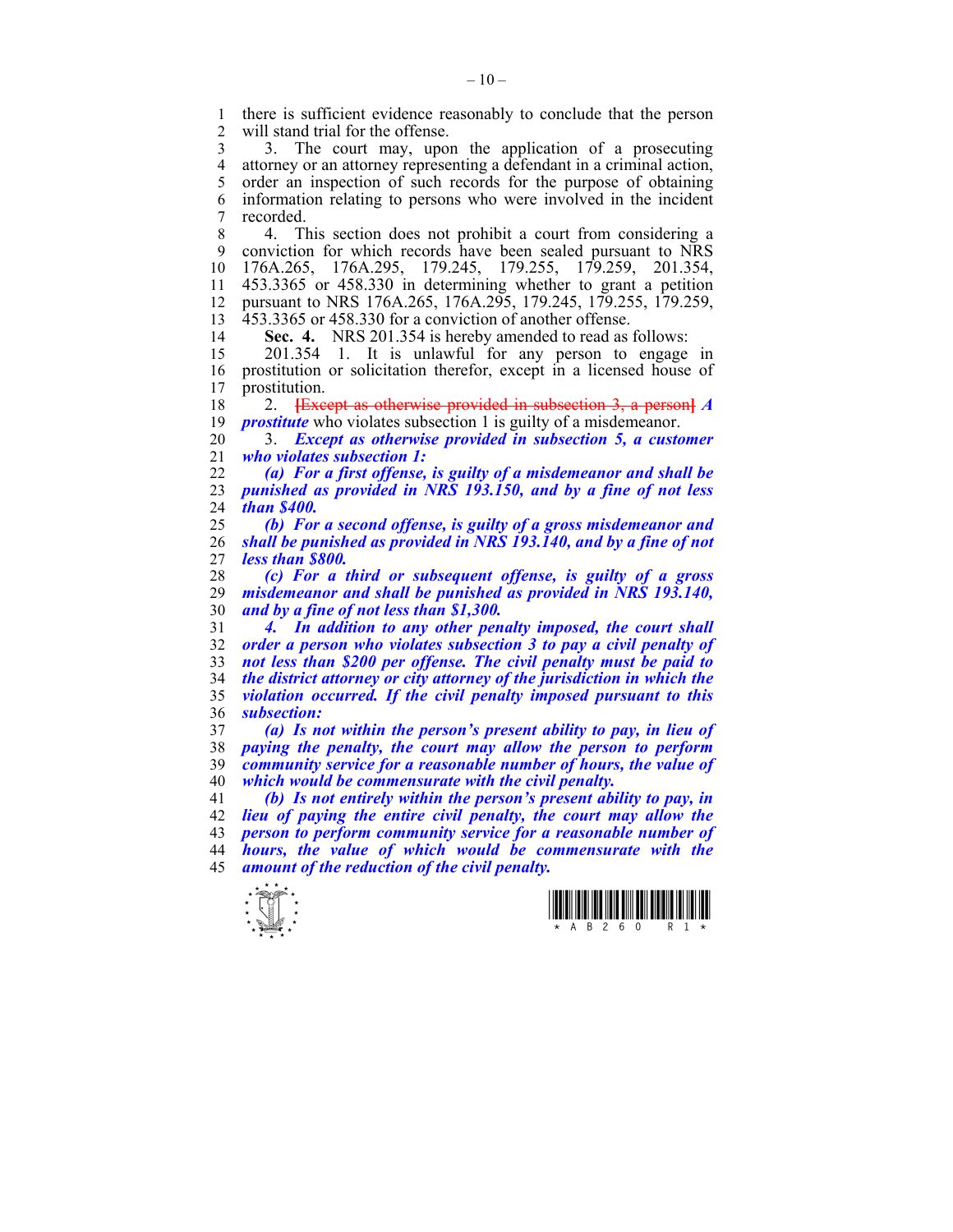**5.** A **{person}** *customer* who violates subsection 1 by soliciting a child for prostitution: a child for prostitution:

3 (a) For a first offense, is guilty of a category E felony and shall 4 be punished as provided in NRS 193.130, and by a fine of not more<br>5 than \$5.000. than \$5,000.

6 (b) For a second offense, is guilty of a category D felony and 7 shall be punished as provided in NRS 193.130.

8 (c) For a third or subsequent offense, is guilty of a category C 9 felony and shall be punished as provided in NRS 193.130. The court 10 shall not grant probation to or suspend the sentence of a nerson shall not grant probation to or suspend the sentence of a person 11 punished pursuant to this paragraph.

*6. Any civil penalty collected by a district attorney or city attorney pursuant to subsection 4 must be deposited in the county or city treasury, as applicable, to be used for:* 

*(a) The enforcement of this section; and* 

*(b) Programs of treatment for persons who solicit prostitution*  which are certified by the Division of Public and Behavioral *Health of the Department of Health and Human Services.* 

¬ *Not less than 50 percent of the money deposited in the county or city treasury, as applicable, pursuant to this subsection must be used for the enforcement of this section.* 

*7. If a person who violates subsection 1 is ordered pursuant to NRS 4.373 or 5.055 to participate in a program for the treatment of persons who solicit prostitution, upon fulfillment of the terms and conditions of the program, the court may discharge the person and dismiss the proceedings against the person. If the court discharges the person and dismisses the proceedings against the person, a nonpublic record of the discharge and dismissal must be transmitted to and retained by the Division of Parole and Probation of the Department of Public Safety solely for the use of the courts in determining whether, in later proceedings, the person qualifies under this section for participation in a program of treatment for persons who solicit prostitution. Except as otherwise provided in this subsection, discharge and dismissal under this subsection is without adjudication of guilt and is not a conviction for purposes of employment, civil rights or any statute or regulation or license or questionnaire or for any other public or private purpose, but is a conviction for the purpose of additional penalties imposed for a second or subsequent conviction or the setting of bail. Discharge and dismissal restores the person discharged, in the contemplation of the law, to the status occupied before the proceedings. The person may not be held thereafter under any law to be guilty of perjury or otherwise giving a false statement by reason of failure to recite or acknowledge the proceedings in response to an inquiry made of the person for any*